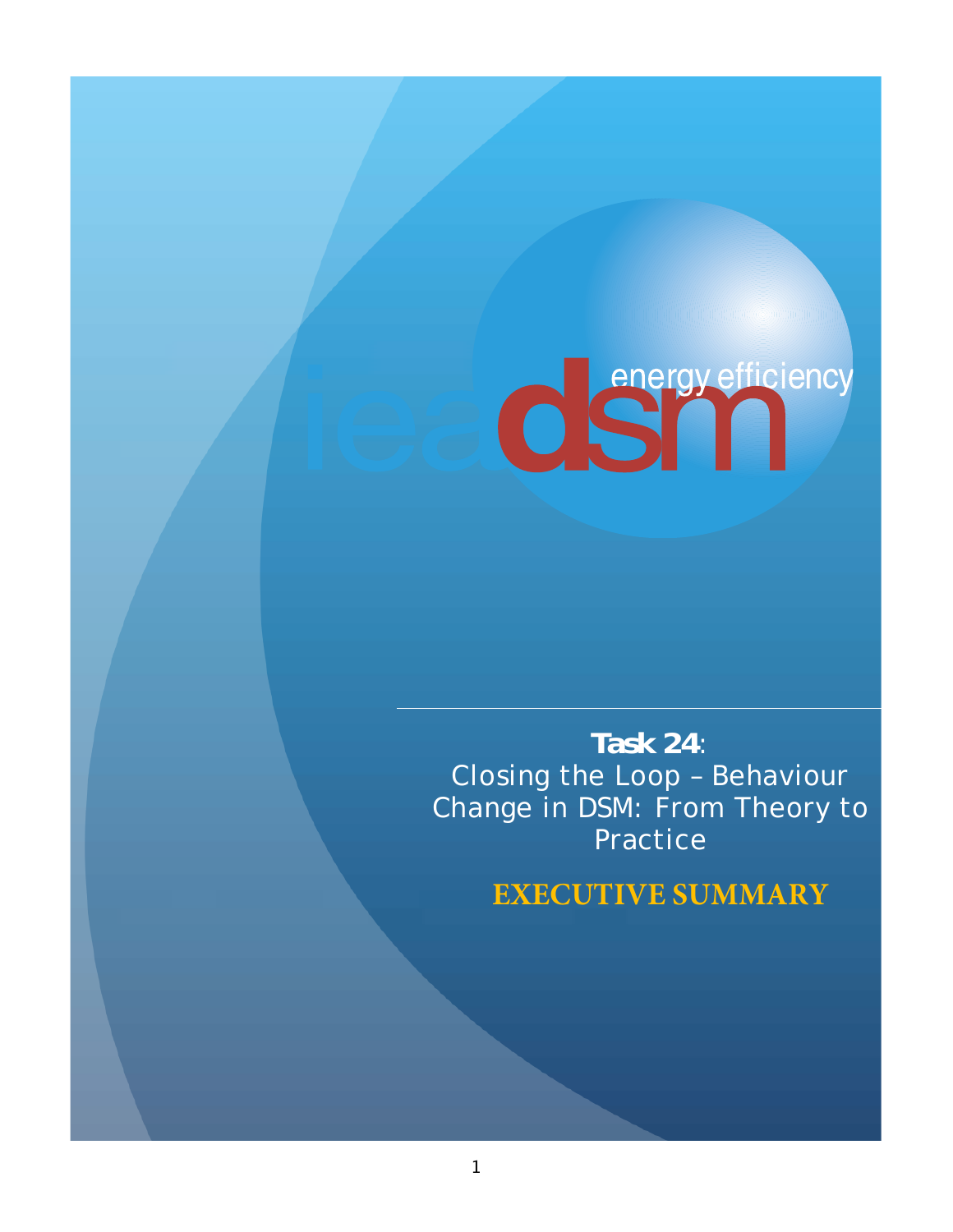# **Most of the time what we do is what we do most of the time. And sometimes we do something new[1](#page-1-0)**

Analysis of case studies IEA DSM Task 24 Closing the Loop - Behaviour Change in DSM: From Theory to Practice.

Deliverable 2 for IEA Implementing Agreement DSM Task 24

## November 2013



Authors: Ruth Mourik (DuneWorks, Netherlands), Sea Rotmann (SEA, New Zealand)

<span id="page-1-0"></span><sup>1</sup> Townsend & Bever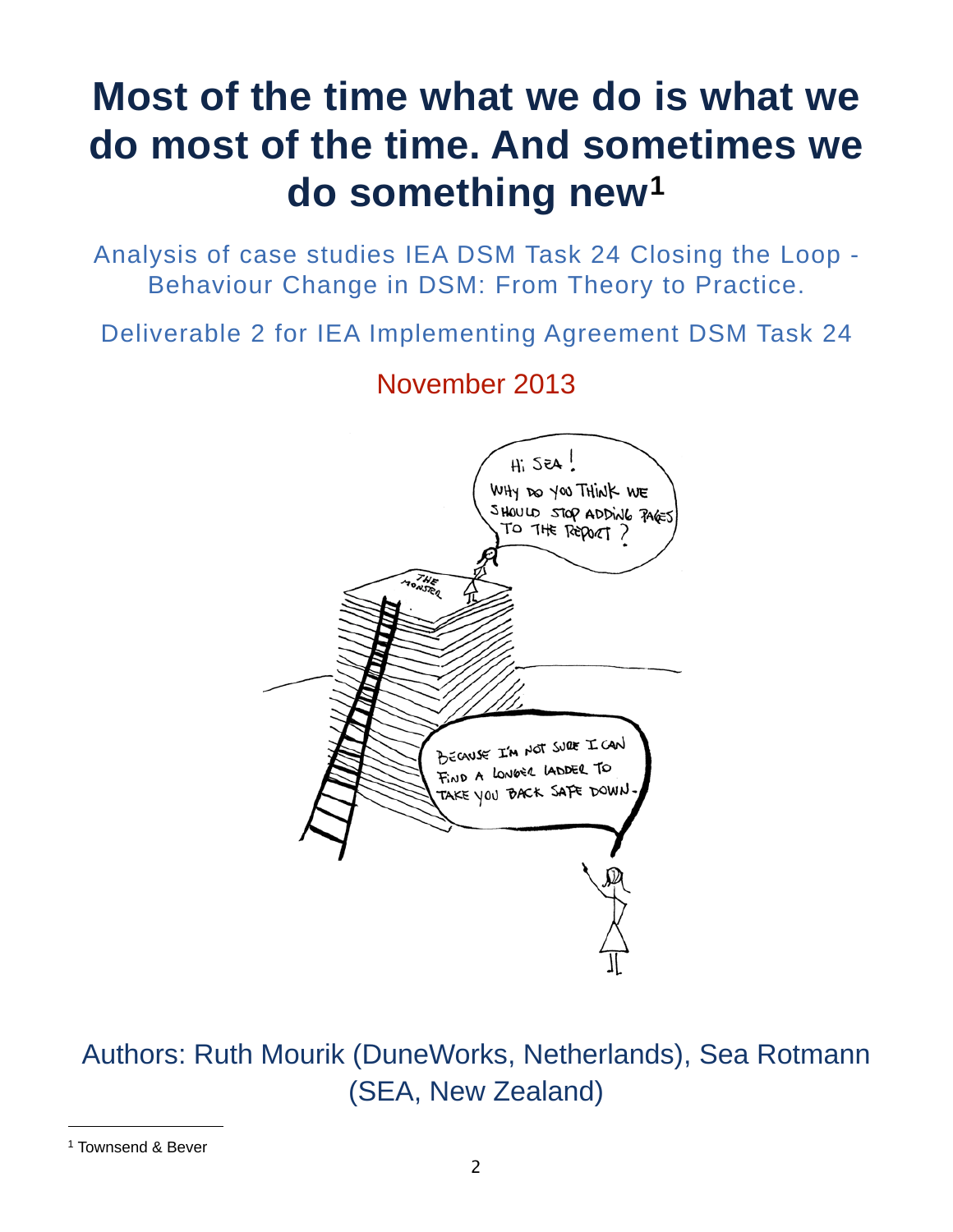#### **With contributions from, in alphabetical order:**

- $\downarrow$  Joana Abreu (Fraunhofer USA Centre for Sustainable Energy Systems)
- $\downarrow$  Matt Batey (& IESD, UK, Belgium)
- **L** Michela Beltracci (OPower, USA)
- Sylvia Breukers (DuneWorks, Netherlands)
- Vicente Carabias-Hütter (ZHAW Zurich University of Applied Sciences, Switzerland)
- $\perp$  Tom Croskery (New Zealand Post)
- **L** Juan Pablo Garcia (Leantricity, Spain)
- $\pm$  Tim Harries (Kingston University, UK)
- **↓** Cecilia Katzeff (Interactive Institute Swedish ICT, Sweden)
- **H** Henrik Karlstrom (NTNU, Norway)
- Gerhard Lang (Grazer Energie Agentur, Austria)
- Evelyn Lobsiger-Kägi (ZHAW Zurich University of Applied Sciences, Switzerland)
- **↓ Simone Maggiore (RSE, Italy)**
- **T** Tomas Mathijsen (DuneWorks, Netherlands)
- **L** Claire Pascoe (Greater Wellington Regional Council, New Zealand)
- $\downarrow$  Ruth Rettie (Kingston University, UK)
- $\downarrow$  Janet Stephenson (Otago University, New Zealand)
- **↓** Reinhard Ungerböck (Graz Energy Agency, Austria)
- $\downarrow$  Aimee Walshaw (SHU, UK)
- **L** John Williams (Otago University, New Zealand)

**Acknowledgements**: We have to sincerely thank all our participating countries and sponsors of Task 24: **Austria** (Boris Papousek from Grazer Energie Agentur), **Belgium** (François Brasseur from SPF Economie), **Italy** (Simone Maggiore from RSE), **The Netherlands** (Rob Kool from Agency NL), **New Zealand** (Paul Atkins from National Energy Research Institute), **Norway** (Andreas Krüger Enge from Enova), **South Africa** (Barry Bredenkamp from Sanedi), **Sweden** (Maria Alm from Swedish Energy Agency), **Switzerland** (Markus Bareit from BfE) and for in-kind contributions from the many **UK** experts and the UKERC Meeting Place for hosting our Oxford workshop which set us on the course for telling you these stories.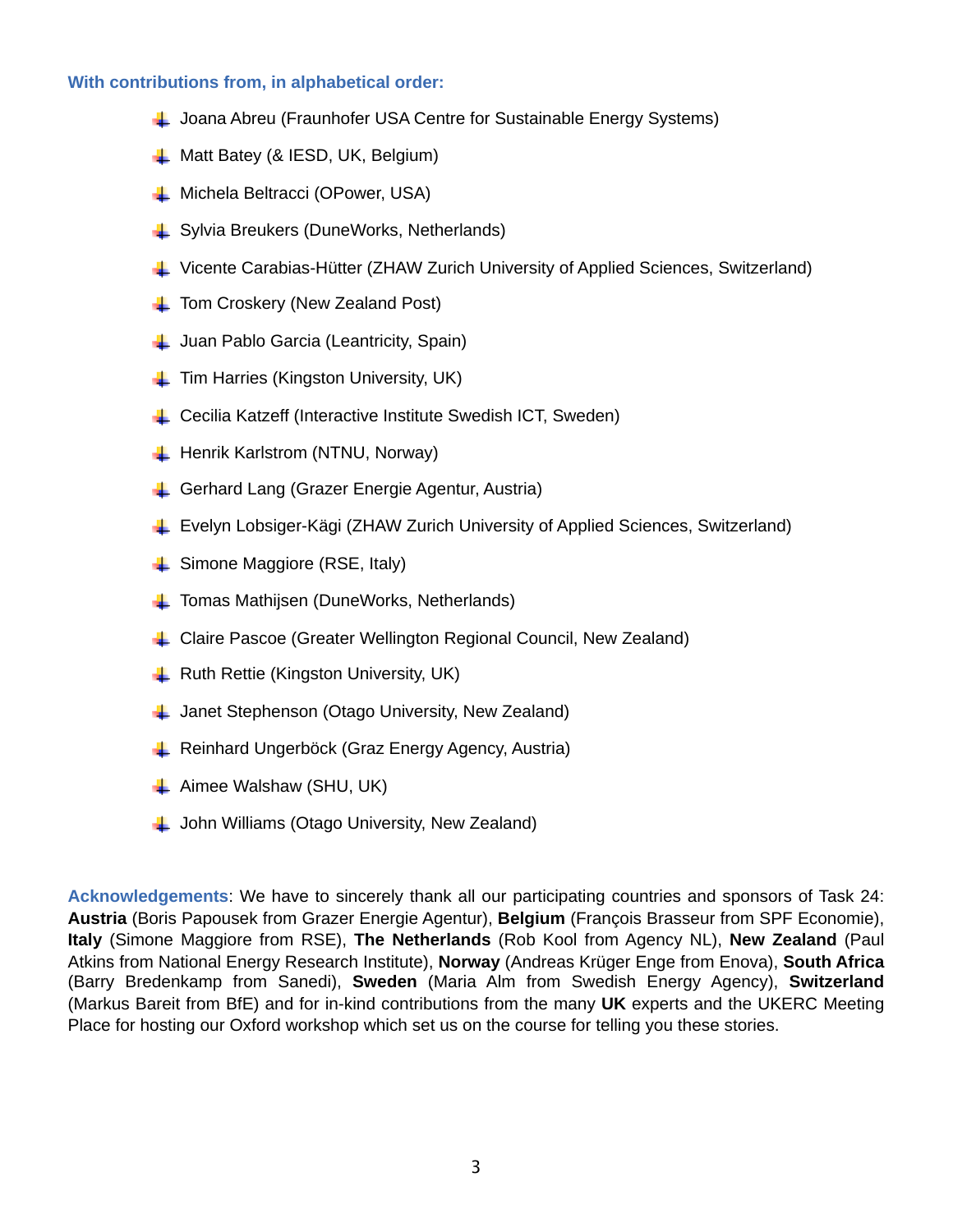### **Contents**

| Theories and models of behaviour and behavioural change used in retrofitting interventions32            |    |
|---------------------------------------------------------------------------------------------------------|----|
|                                                                                                         |    |
|                                                                                                         |    |
|                                                                                                         |    |
|                                                                                                         |    |
|                                                                                                         |    |
|                                                                                                         |    |
|                                                                                                         |    |
|                                                                                                         |    |
|                                                                                                         |    |
|                                                                                                         |    |
|                                                                                                         |    |
| To conclude: Monitoring should therefore be more systemic and include metrics other than energy-related |    |
| Recommendations: Key DSM retrofitting interventions lessons and questions for further research          | 50 |
|                                                                                                         |    |
|                                                                                                         |    |
|                                                                                                         |    |
|                                                                                                         |    |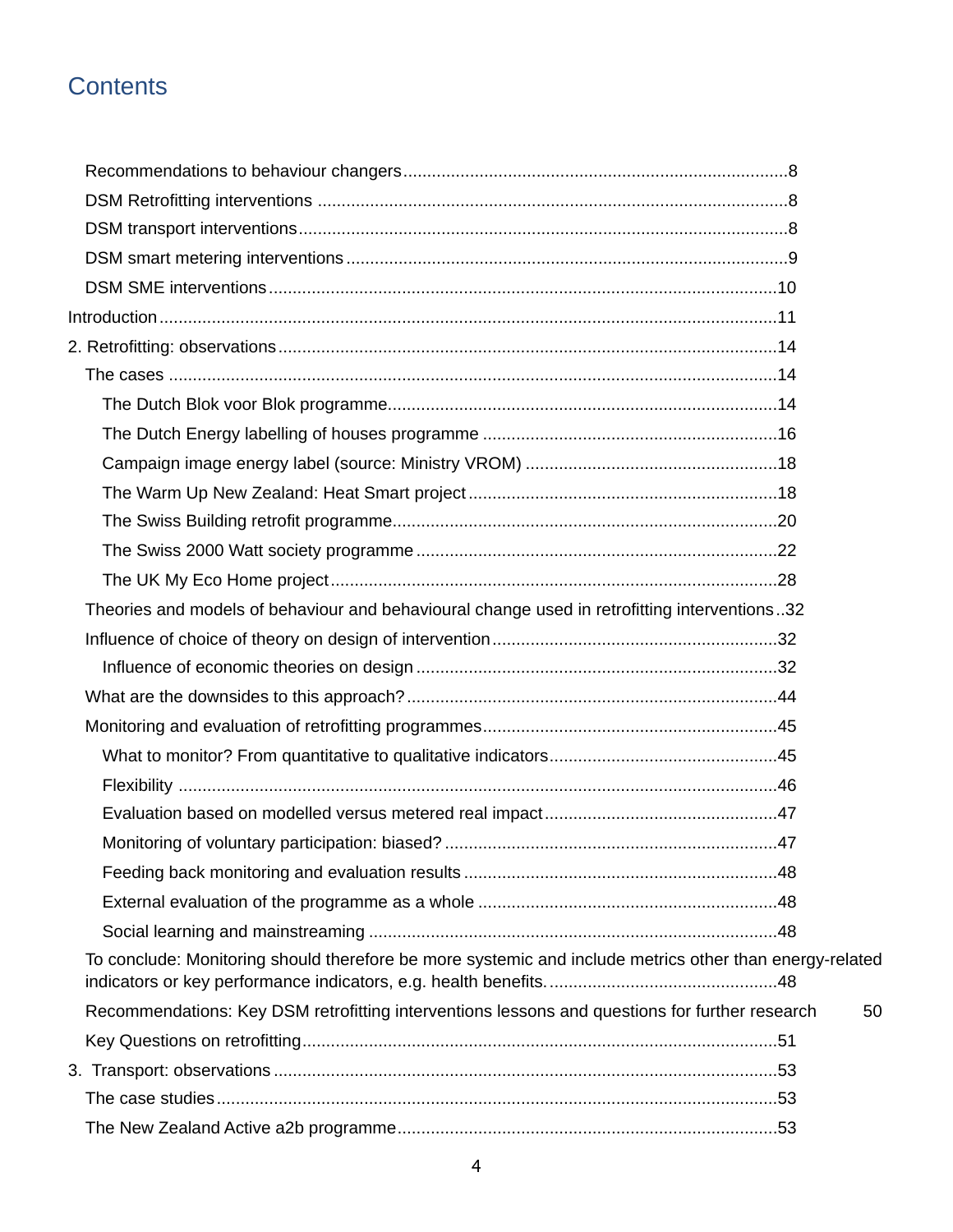| Influence of psychological theories and models on the design of the intervention68         |  |
|--------------------------------------------------------------------------------------------|--|
|                                                                                            |  |
|                                                                                            |  |
|                                                                                            |  |
|                                                                                            |  |
|                                                                                            |  |
| Recommendations: Key transport interventions lessons and questions84                       |  |
|                                                                                            |  |
|                                                                                            |  |
|                                                                                            |  |
|                                                                                            |  |
|                                                                                            |  |
| Influence of economic theories on smart metering interventions design 107                  |  |
| Influence of psychological theories on smart metering interventions design 109             |  |
| Influence of design theories on smart metering interventions design 115                    |  |
| Electricity meters and home displays need to visualise energy in an understandable form116 |  |
| Influence of collaborative learning theories on smart metering interventions design118     |  |
|                                                                                            |  |
| Recommendations: key lessons and questions for smart metering interventions124             |  |
|                                                                                            |  |
|                                                                                            |  |
|                                                                                            |  |
|                                                                                            |  |
|                                                                                            |  |
|                                                                                            |  |
|                                                                                            |  |
| Competition and social comparison creates committed communities, at the start145           |  |
|                                                                                            |  |
|                                                                                            |  |
| Shared learning is only really successful once sharing takes place again149                |  |
|                                                                                            |  |
| Recommendations: Key DSM SME interventions lessons and questions for further research152   |  |
|                                                                                            |  |
|                                                                                            |  |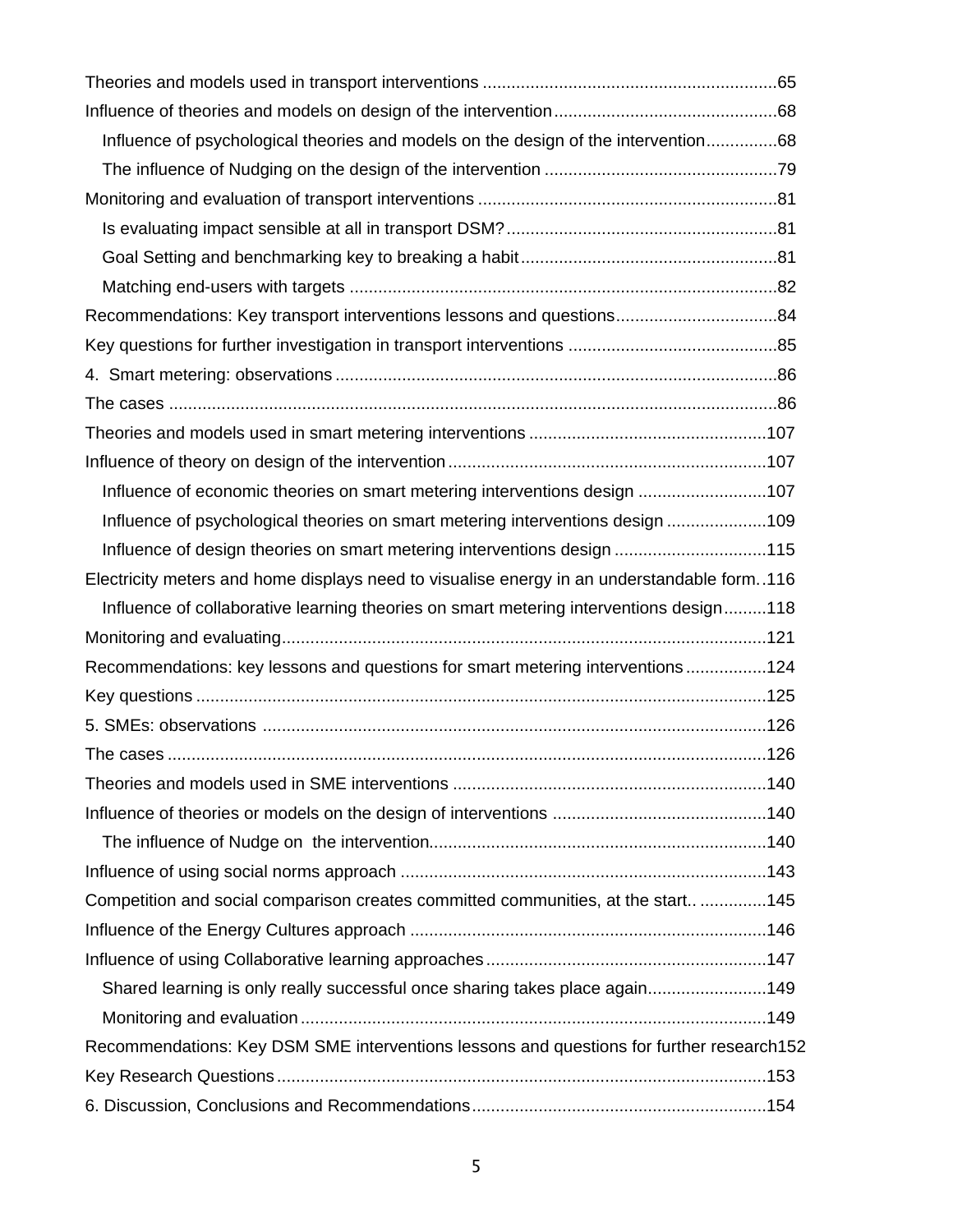#### **Executive Summary**

This report is the analysis of Subtask I - Helicopter overview of models, theories, contexts and evaluation metrics. It summarises almost 40 case studies from more than 10 countries. The case studies were provided by our national experts of the 9 participating countries, and other experts from countries that support this Task in-kind. The case studies were based on policies, programmes and pilots, driven from both, the top-down and the bottom-up. They were explicitly or implicitly based on various models of understanding behaviour or theories of change (of behaviour). They were collected from four main domains: transport, building retrofits, SMEs and smart meters, thus encompassing a very wide range of DSM interventions. Some came from government (both national and local), some from the energy industry, some from businesses, some from the third sector and some from researchers. Some have used similar models or similar approaches, but they all encompass a wide variety of themes, contexts and outcomes. There is a lot of shared learning in this report, and there are a lot of great stories.

Due to the large variability and inter-disciplinarity of both the models and the stakeholders applying the models, we have realised early on that we were going to have a potential communication problem. Each model comes from a discipline with very specific jargon: policy speech is very different from business speech and marketers and academics further muddy the waters. End users are often bombarded with information which is either too mathematical as it's based on economics, statistics or engineering, or too generic, warm and fuzzy to be of much meaning or value (people get more and more cynical after all). Thus, we decided to eschew jargon as much as possible, which is quite hard to do when talking about demand side management and behavioural science. During our 'baptism by fire' at our Task 24 workshop in Oxford (October 9-10, 2012), we learned that there was one language tool that surpassed all the interdisciplinary bickering and infighting. It was more powerfully clear than policy, marketing or business speech and more direct in getting to the gist of it than economics, engineering, sociology or psychology can ever dream of being. It is thousands of years old and probably the one communication tool that remained since before the Tower of Babel crumbled and made us all turn to our own niche jargons and languages. The magical language tool I am talking about is...STORYTELLING.

So, despite not always being able to stop ourselves from engaging in the jargon that came from the different disciplines, sectors, stakeholders and case study interventions, we have made several attempts to translate them via the power of storytelling. There are three types of stories in this report: **Overarching stories**, so wonderfully described by Dr Katy Janda<sup>2</sup> (inspired by some of the work we did at our Oxford workshop), as *hero stories*, *learning stories*, *horror stories* and *love stories*. We have examples of all of these stories here, though we haven't marked them as such yet (we hope it is something we will do together in future workshops). Examples of each of these stories are as follows: Italy's **Time of Use Tariff** is a typical *hero story*, promising a silver bullet technology and solid economic approach (smart meters plus time of use tariff to encourage peak load shifting). However, we often find that a lot of our hero stories are actually *learning stories* - like the neoclassic economics-inspired **EECA SME** programme in New Zealand, that found that it was only successful in getting SMEs to take up their subsidies for energy audits and corresponding interventions, if a trusted industry association ran collaborative learning workshops with the SMEs first. A wonderful *love story* is the New Zealand **WUNZ** building retrofit programme, which realised that it's not about the energy savings but the associated huge health benefits from insulating cold and draughty houses, especially for the poor. The Australian **Energy Efficiency Homes** counterpart (not explained in detail here) is a classic *horror story -* where bad programme design led to gigantic fraud, burning houses and even

<span id="page-5-0"></span><sup>2</sup> <http://proceedings.eceee.org/visabstrakt.php?event=3&doc=1-406-13>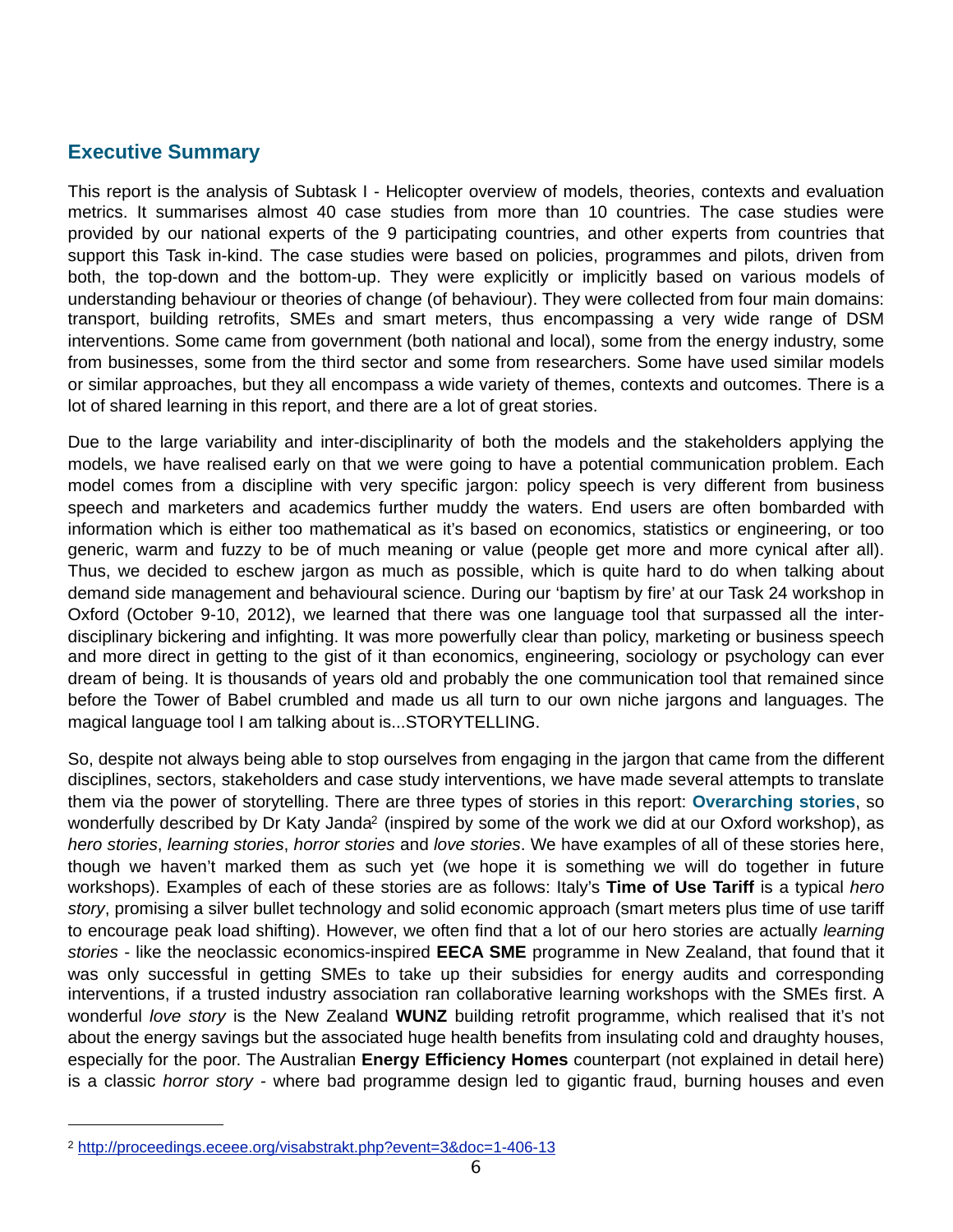deaths of insulation installers. Each one of our case studies falls into such a story element, although most of them are learning stories, and that is good for us and this report.

The second way of using storytelling was in telling the **stories of each model** that was used in the various domains from the perspective of both the end user, and the programme designer. For example, the **neoclassical or behavioural economics** approaches which are most common in buildings retrofits and smart metering rollouts are inherently flawed as they assume that **incentives plus information provision** (with maybe some clever **nudges**) will make (rational) people change their behaviour. As most energy use is wholly habitual, and not at all rational, these approaches are often of limited success when outcomes are actually measured, rather than estimated or modeled. But, these approaches lend themselves very well to our current political and economic system, are relatively straightforward to implement and still somewhat successful and thus still have their place. There will also always be some people who are more rational, economically or technically motivated than others. They are, however, not the norm, but rather the exception. The more **systemic, social approaches** have more engaging stories. They sound like something you'd like to be engaged in, rather than a top-down approach that is 'done to you' by a faceless bureaucrat. However, they also bring their unique problems as they usually take a lot of collaboration, are hard to evaluate and at first glance, more costly. The morale of most of our stories is that it depends on who you tell the story for, when, how, why and with what capability at your disposal. There definitely is no silver bullet model or story here, like there is no silver bullet technology that will make us more energy efficient all by itself.

But let this not deter you! We have collected some really good yarns and they all bring us a lot of insight and learnings. In order to make you remember the 35+ case studies we are describing here, we have told little **individual stories**, the way your mom did before you went to sleep, for each of them. This will hopefully keep them fresh in your mind when you read through these cases. Our brains are set up to remember little stories or visual plots much better than facts and numbers and we were lucky to have an amazing cartoonist among our experts - Juan Pablo Garcia's cartoons and pictures from the case studies are also used to illustrate some of our stories here. In addition, some experts provided us with the very short version of their case studies, in form of tweets (140 characters maximum).

Each of the domains also had some unique storylines: For example, **driving** is a very routine behaviour, with built-in capacity for adaptation/adoption to new cars/routes/traffic; **retrofitting**-related behaviour deals with investment decisions at the planning stage where unappealing new behaviours can be quickly rejected or even result in cancelling a planned action. **Smart metering** cases demonstrate that this domain deals with an entirely new behaviour, presenting opportunities for impact through training but also almost no existing behavioural context to use as a starting point. And in the case of **SMEs** many of the behaviours that need to change require a lot of risk taking and senior leadership, with potentially big impacts on staff and productivity.

The evidence presented here suggests that trying to transfer approaches across many different settings without tailoring them to the specifics of the context is itself a cause of failure. The best story we can tell you is that a **mix of interventions that are tailored** to different (national, local, organisational, domestic) levels; tailored at both the **individual and social** level; aiming at changing both the **investment and habitual** behaviour; targeting **multiple motivations** (not only economic and informational ones); adding strong **quantitative and qualitative evaluation** (of actual and perceived/modelled behaviour changes) into project design; and focusing on the **lifestyle** in which energy is key to performing functions will probably get you long-term success. We hope you enjoy the learnings from this report.

Below you find a short list of the lessons we drew for policymakers, intermediaries or other initiators on DSM retrofitting, SME, transport and smart metering interventions (the longer list follows each chapter).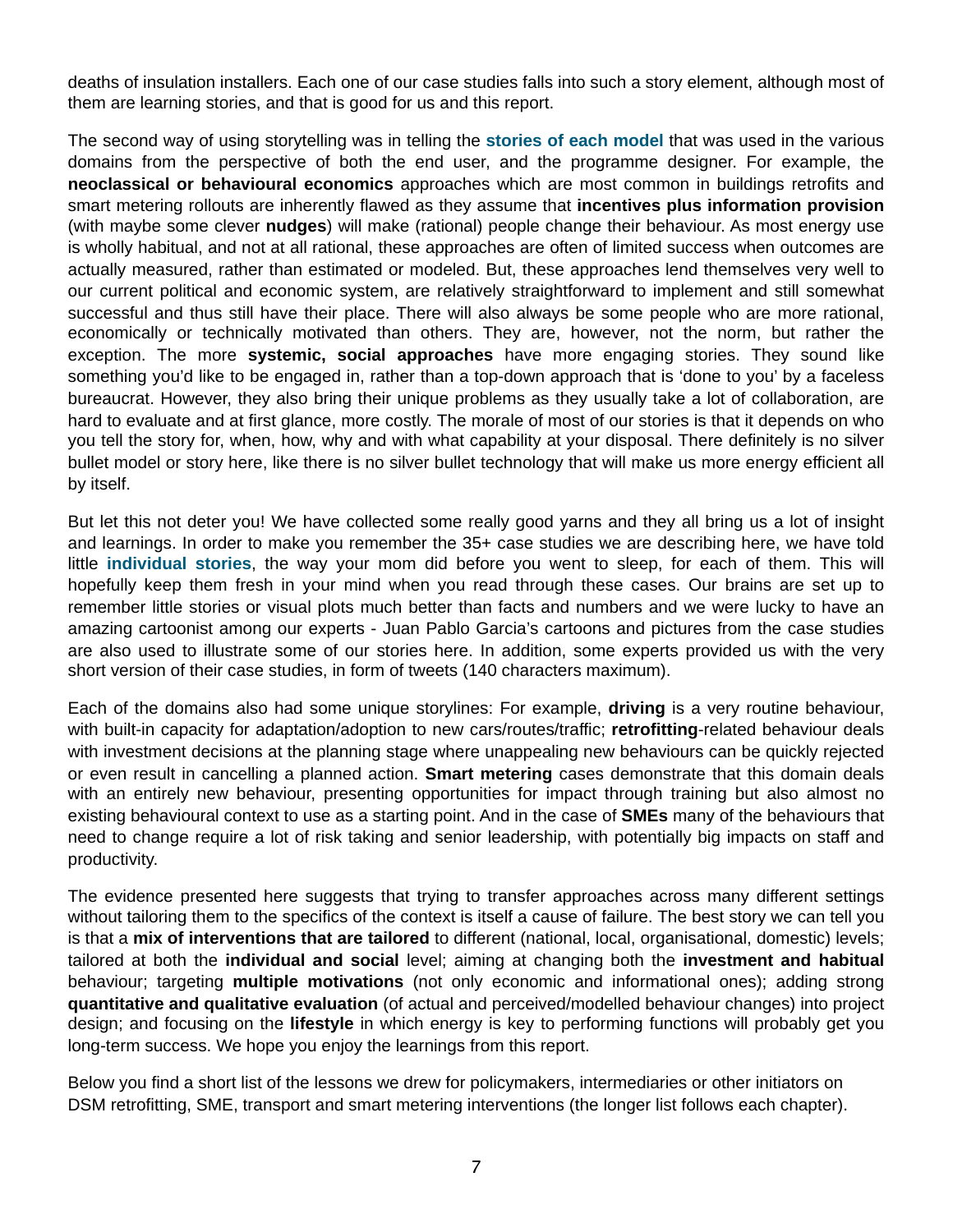#### <span id="page-7-0"></span>**Recommendations to behaviour changers**

#### <span id="page-7-1"></span>DSM Retrofitting interventions

- 1. It's not only about the houses, but first and foremost about the people who live there. Involve , engage and target multiple members of a social group, at the collective level, not only at the level of the individual. FOCUS ON THE SOCIAL SIDE**.**
- 2. Focus on both investment and habitual behaviour to avoid bad and unnecessary rebound effects. IT'S NOT JUST WHAT WE BUY, IT'S WHAT WE DO.
- 3. Use insulation as a gateway, not a one-off change. CHANGE LIFESTYLES NOT LIGHTBULBS.
- 4. Beware if only the supply side or the implementer of the intervention seems to benefit. THINK OF THE BENEFITS FOR THE END USER AS WELL.
- 5. Trusted messengers are everything. FOCUS YOUR MESSAGING.
- 6. When targeting the individual need for money and financial support, do not ask for prefinancing. PAY THE SUBSIDY UPFRONT AND DON'T ASK FOR TOO MUCH UPFRONT INFORMATION FROM END USERS.
- 7. Tailor to your end users' needs which may not be about kWh savings. Cooperate widely and make it about more than money.USE A TOOLBOX OF INTERVENTIONS AND GO BEYOND kWh TARGETS.
- 8. Pre-scope to find out what is most important to end users. IF YOU KNOW WHAT THEY WANT, MAKE SURE YOU TRY AND GET IT FOR THEM.
- 9. People don't live according to sectoral divisions, even people in a household have different needs and habits. DON'T BOX PEOPLE IN TOO MUCH.
- 10. It should not be left to the individual to buy and install metering devices to meter the actual impact of retrofitting. BENCHMARK YOUR HEART OUT, MEASURE, NOT MODEL
- 11. 'Decliners' or opt-out households are potentially as valuable to survey as those engaged. LEARN FROM THE UNWILLING.

#### <span id="page-7-2"></span>DSM transport interventions

- 1. Cars mean everything to many people, be careful how you approach them. DON'T TAKE AWAY THEIR WHEELS.
- 2. An energy efficient car can be sexy (see the Tesla!). CARS REFLECT LIFESTYLES.
- 3. Use a toolbox of interventions that work together. YOU NEED MORE THAN ONE TOOL TO FIX A CAR.
- 4. Active coaching by trusted peers is key. TRUST IS EVERYTHING.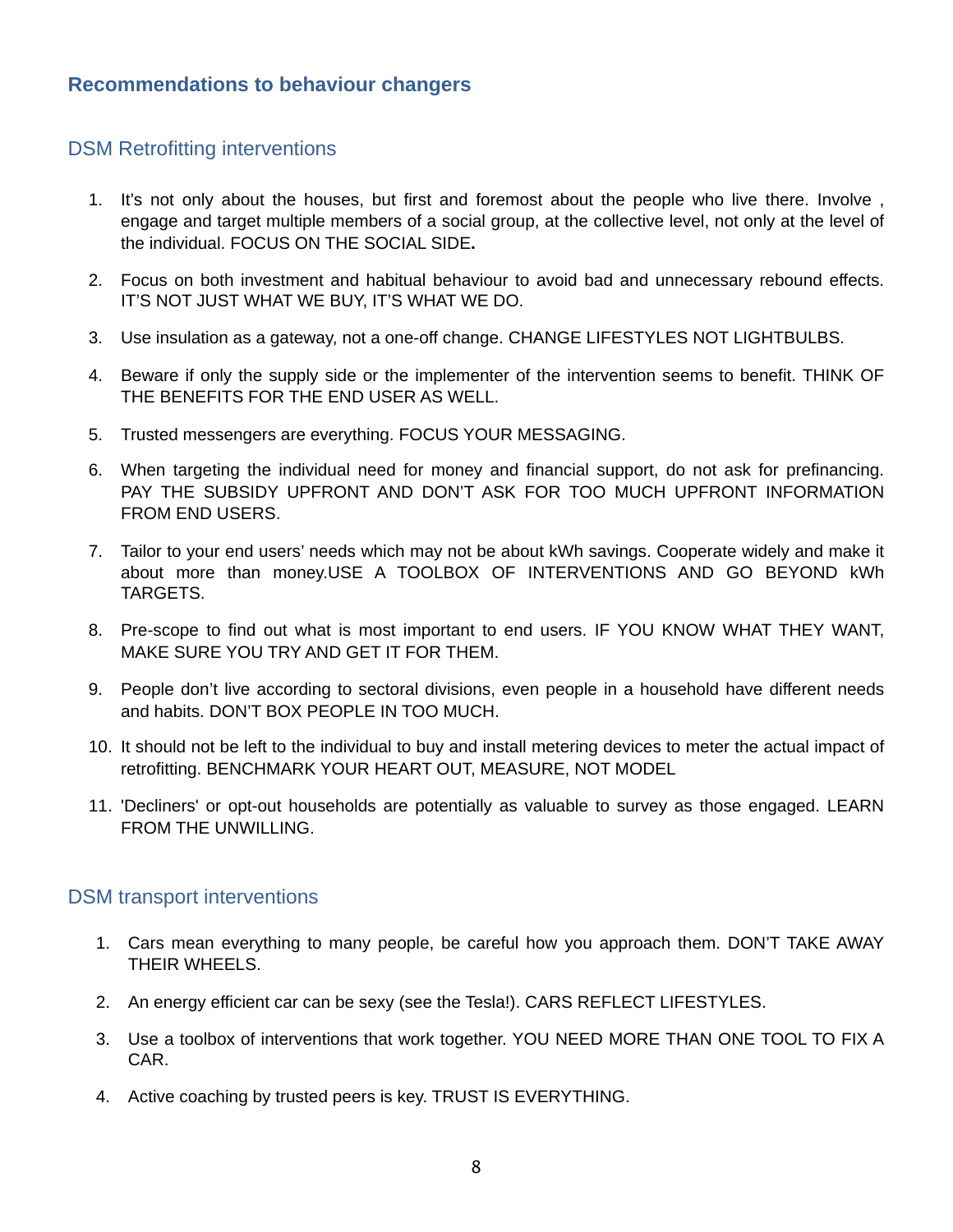- 5. Focus on concrete actions and capacity building, not sustainability guidelines to change the behavioural routine. PRE-SCOPE AND TRAIN, VISUALISE THE GAP BETWEEN ACTUAL AND GOAL BEHAVIOUR.
- 6. Make smart driving the social norm. BE SMART, DRIVE SMART.
- **7.** Leverage change moments to normalise the desired behaviour. A NEW CAR/LICENCE IS A GREAT PLACE TO START.
- 8. Change the institutional and infrastructural environment! IT'S ABOUT MUCH MORE THAN JUST THE CAR.
- 9. Create a sense of community amongst drivers in an intervention and use social based marketing. YOU'RE NEVER ALONE WHEN YOU'RE DRIVING.
- 10. Beware of perverse outcomes! RISK MESSAGES CAN BE RISKY.
- 11. Money is a good start but not enough to affect change in the long run. MONEY AIN'T EVERYTHING.

#### <span id="page-8-0"></span>DSM smart metering interventions

- 1. In many instances it is clear that economic gains or losses are not necessarily the only trigger necessary. TIME ISN'T ALWAYS MONEY**.**
- 2. The successful implementation of smart metering is dependent on the creation of an intervention that goes beyond acceptance and aims at creating multiple benefits through the introduction of a smart meter. TECHNOLOGY ISN'T EVERYTHING.
- 3. Who benefits and who pays (eg with assumed loss of privacy)? MAKE SURE THERE IS CLEAR VALUE FOR THE CUSTOMER.
- 4. Information isn't everything it needs to be coupled to active or shared learning. AUTOMATONS DON'T TEACH AS WELL AS REAL PEOPLE.
- 5. If they want it, they're already convinced it's a good idea and not your main target. FIND AND CONVINCE THE 'LUDDITES' THAT YOUR TECHNOLOGY IS A GOOD IDEA FOR THEM.
- 6. Don't just tackle the behaviour of people, but also of their home. THE HOME AND THE HOUSEHOLD DYNAMICS HOLD YOUR KEY.
- 7. Beware of the strong effect of personalities when using intermediaries, champions or advisors. SOCIAL CUES ARE MORE POWERFUL THAN TECHNOLOGY.
- 8. A home is not where energy is used, it is where people live (comfortably, thanks to energy). MY HOME IS MY CASTLE.
- 9. Use trusted champions and advisors. SEEING IS DOING.
- 10. The technology solution needs to match the technology literacy/maturity of the target. DON'T SELL IPHONES TO PEOPLE WITH NO POWER.